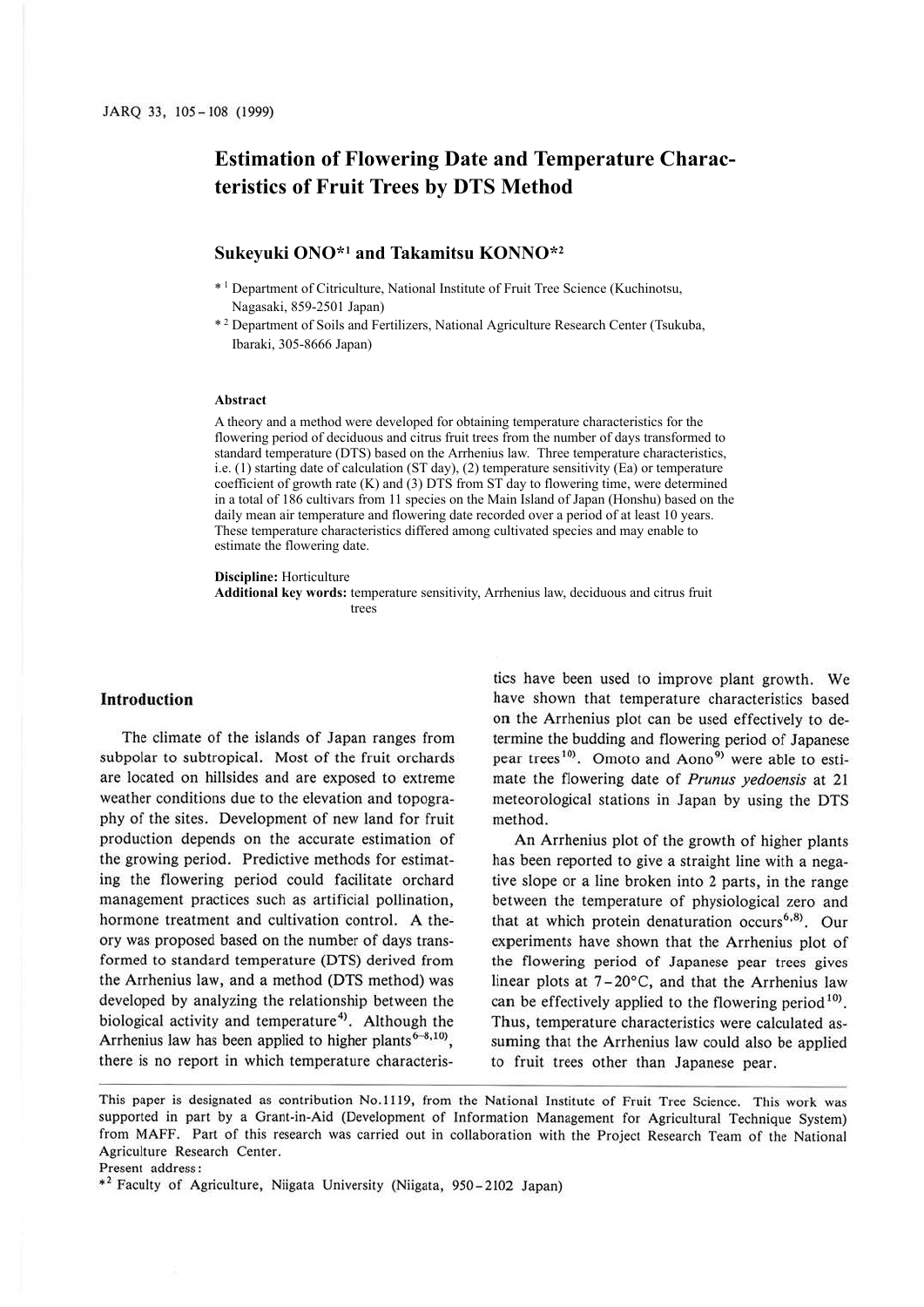### **Theory and methods**

The relationship between the growth rate constant (k) and temperature can be expressed by equation (1) according to the Arrhenius law. The DTS is defined as the number of days transformed to standard temperature. The equation for the calculation of DTS can be derived as follows:

The ratio of the growth rate constant (k) at arbitrary temperature (T) to (ks) at a standard temperature (Ts) can be represented by equation (4) using equation (I).

|  |  | $dk/dT = A \cdot Ea/RT^2 \cdot exp(-Ea/RT)$ |  |  |
|--|--|---------------------------------------------|--|--|
|  |  |                                             |  |  |

$$
K = Ea/RT2 \dots
$$
 (3)

$$
m = k/ks = exp[Eq(T - Ts)/RTTs] \dots . . . (4)
$$

# where k: growth rate constant  $\text{(day}^{-1})$ ,

$$
Ea
$$
: apparent activation energy  $(Jmol^{-1})$ ,

- $R:$  gas constant (8.314  $JK^{-1}$  mol<sup>-1</sup>),
- $T: absolute temperature (deg<sup>-1</sup>),$
- K : temperature coefficient of growth rate  $(\text{deg}^{-1})$ , **A** : constant,
- ks : growth rate constant at standard temperature Ts,
- m : conversion coefficient.

Selecting 20°C as the standard temperature, the daily 20°C DTS can be expressed as follows:

Daily 20°C DTS =  $exp[Eq(t-293)/586T]$ .... ................................. (5)

where t is the daily mean temperature.

The following 3 temperature characteristics must be obtained for each tree species to estimate the flowering date.

(I) ST day : starting date of calculation,

(2) Ea : temperature sensitivity<sup>10</sup>),

(3) DTS : DTS from ST day to the flowering date.

First step was to calculate the mean DTS from arbitrary Ea in each year using the flowering date for at least 10 years. The next step was to compute the residual sum of squares (RSS) for the difference between the estimated and observed flowering period. The optimal temperature characteristics, i.e. ST day, Ea, DTS, gave the minimum RSS.

Calculation was conducted using the personal computer program FLOWER based on the date for fullJARQ 33(2) 1999

bloom and the daily mean air temperatures in each year, using 20°C as the standard temperature. Phenological data were recorded for apple, pear, grape, peach, persimmon, chestnut, plum, blueberry, satsuma mandarin and other citrus trees. Data used included the daily mean air temperatures. Data on the date of flowering were kindly provided by 57 public research institutes.

#### **Results and discussion**

Temperature characteristics were obtained with considerable accuracy from the calculation of the observed dates and the estimated dates of flowering in 186 cultivars from 11 fruit tree species in Honshu. Typical dates for apple, pear, peach, plum, grape, persimmon, chestnut, satsuma mandarin and navel orange trees are shown in Fig. 1. ln some cases the estimated dates that were different from the actual observed dates were obtained during a year with unusual weather. These results show that temperature characteristics up to the flowering period can be obtained with a good accuracy using the DTS method from Kagoshima to Hokkaido for almost all the cultivated species of fruit trees.

The ST day for navel orange was estimated to be January 10 when RSS was smallest, and that for persimmon February 25 when minimum RSS was observed between February 20 through March I. Except for some cases, estimation of the ST day was easily obtained. Therefore, it is important to give a physiological interpretation to the ST day, rather than a mathematical interpretation. The estimated ST day in the present study fell in early January for citrus trees, early February for peach trees, mid-February for apple, pear and plum trees, late February to early March for grape, persimmon and chestnut trees. Based on the reports on cold hardiness and dormancy, these periods were found to correspond to those when endodormancy had been terminated  $1-3,5$ ).

Fig. 2 shows the relationship between the standard temperature and DTS obtained from temperature sensitivity (Ea) values of various fruit trees in the central part of Honshu Island. Since the Ea value varied among tree species, the change in the rate of DTS was different at various standard temperatures and could be classified into 2 groups (Fig. 2). At 20°C, the first group consisting of apple, pear, peach and plum trees, flowered between 10 and 25 days, the second group consisting of grape, persimmon, chestnut and citrus trees, flowered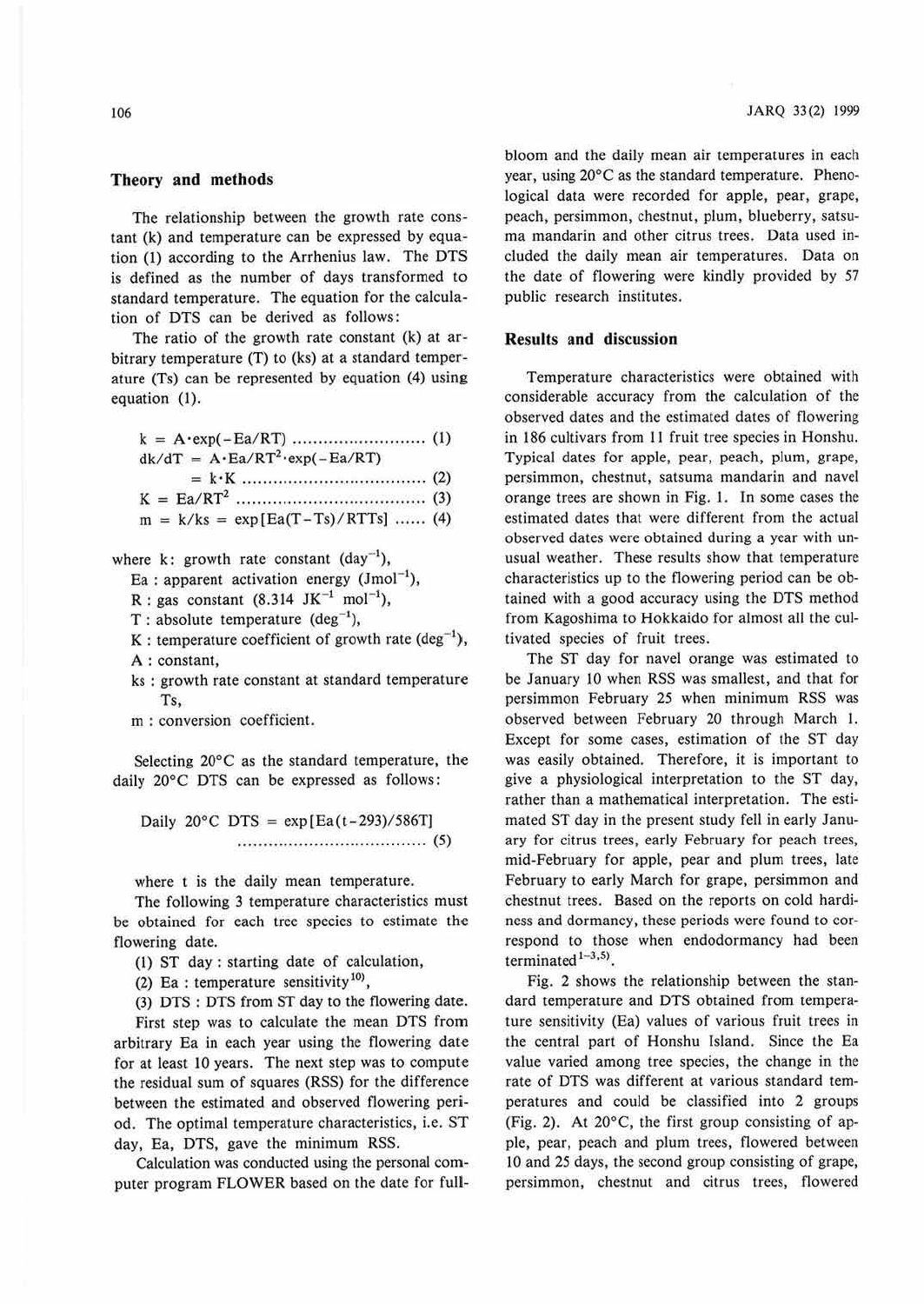

Fig. 1. Relationship between observed and estimated flowering date by DTS method in fruit trees Ea:  $kJ \text{ mol}^{-1}$ , DTS: days with 20°C standard temperature.



**Fig.** 2. Relationship between standard temperature and DTS based on temperature sensitivity (Ea) in various fruit trees (Table I)

between 47 and 58 days. In the central part of Honshu, the first group flowered from late March through mid-April, while the second group flowered from mid-May through early June. In the second group, the ST day for citrus fell early in mid-January while that for grapes, persimmons and chestnuts fell in late February. Interestingly, there was a difference in the growth period from the endodormancy to the flowering period even though the groups showed the same flowering period.

Temperature characteristics of cultivated species in the central part of Honshu are shown in Table 1. Ea values ranged from 75 to 92 kJ mol<sup>-1</sup> except for plums, the difference being negligible among the cultivated species. The K values calculated from equation (3) were in the range of 0.105-0.129, suggesting that the change of one degree in the air temperature caused a 10.5-12.90/o change in the growth rate. Plums had a K value of 0.152 and were the most sensitive to the change in the air temperature among the cultivated species. Such a difference in